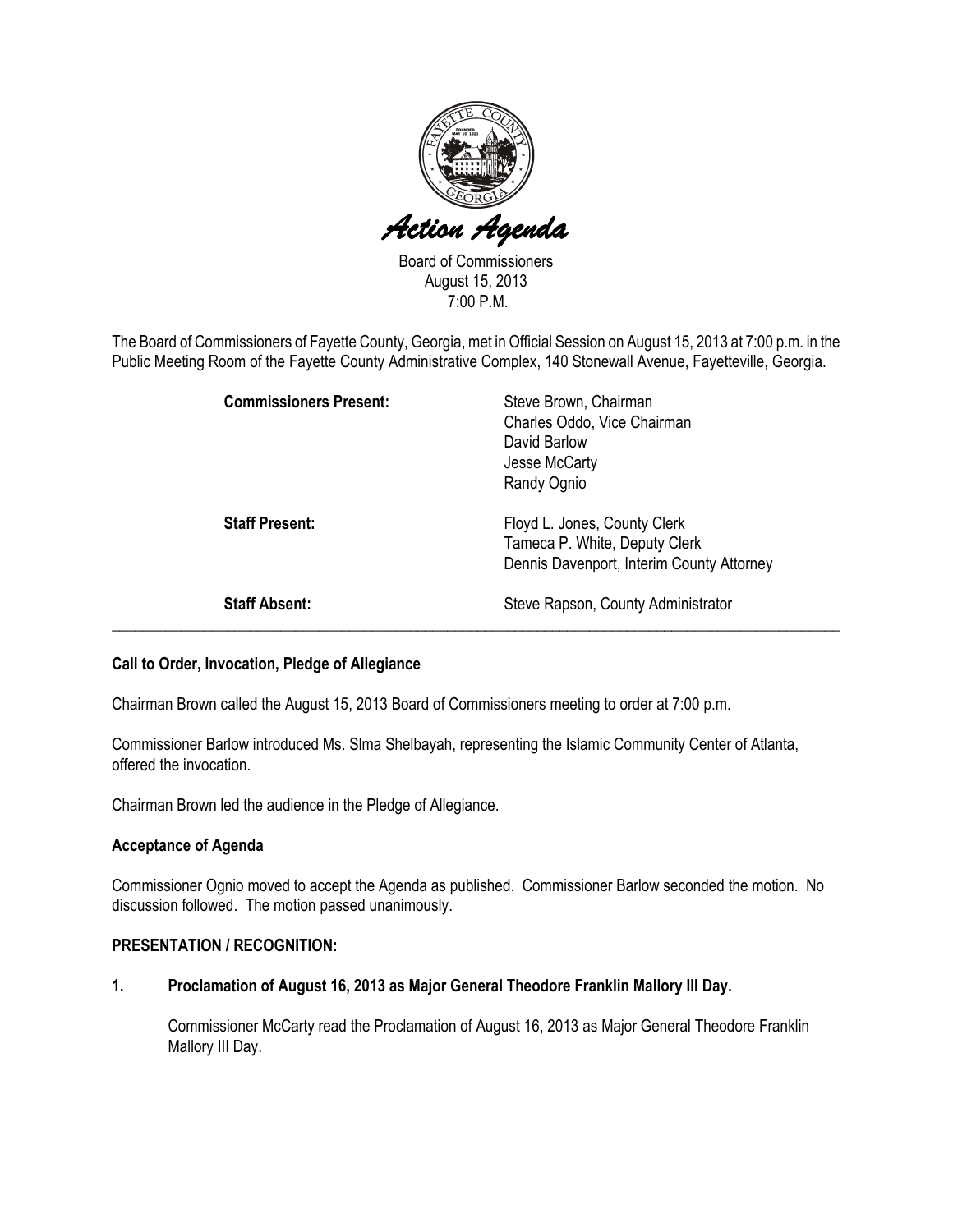Action Agenda August 15, 2013 Page Number 2

# 2. Proclamation of August 19-23, 2013 as Telework Week in Fayette County.

Fayette County Intern Kyra Parks read the Proclamation of August 19-23, 2013 as Telework Week in Fayette County.

# 3. Recognition of Fire Apparatus Operator Russell Sharpe as the "American Legion Firefighter of the Year".

Fire Chief David Scarbrough and Mr. Denny W. Leander, representing American Legion Post 105, recognized Fire Apparatus Operator Russell Sharpe as the "American Legion Firefighter of the Year."

# 4. Recognition of Clerk of Juvenile Court Kathleen Cunningham for her work in obtaining a \$59,800 grant under the Juvenile Reinvestment Grant Program with the Justice Department.

Chairman Steve Brown recognized Clerk of Juvenile Court Kathleen Cunningham for her work in obtaining a \$59,800 grant under the Juvenile Reinvestment Grant Program with the Justice Department, and he complimented her and her fellow staff member Helen Trouth for their work in obtaining the grant.

# 5. Recognition of the Fayette County Chamber of Commerce's new "Chamber for Good" website.

Commissioner Oddo recognized the Fayette County Chamber of Commerce's new "Chamber for Good" website. Fayette County Chamber President Virginia Gibbs spoke about the "Chamber for Good" website and how to be involved.

# PUBLIC HEARING:

There was no Public Hearing.

# PUBLIC COMMENT:

No one spoke under Public Comment.

# CONSENT AGENDA:

Commissioner Oddo asked to remove Consent Agenda Item 7 for consideration.

Commissioner Oddo moved to approve Consent Agenda Items 6-11 with the exception of Consent Agenda Item 7. Commissioner Barlow seconded the motion. No discussion followed. The motion passed unanimously.

- 6. Approval of staff's recommendation to continue the maintenance agreement between Fayette County and Motorola for the 800MHz ASTRO Simulcast System, and to authorize the Chairman to sign the renewal contract, in the amount of \$490,879.91, for the term of July 1, 2013 through June 30, 2014.
- 7. Approval of staff's recommendation to adopt Resolution 2013-16 granting oversight to the 911 Communications Board of Fayette County of the Future Naming of Streets, to promote the public health, safety and welfare, and for other purposes.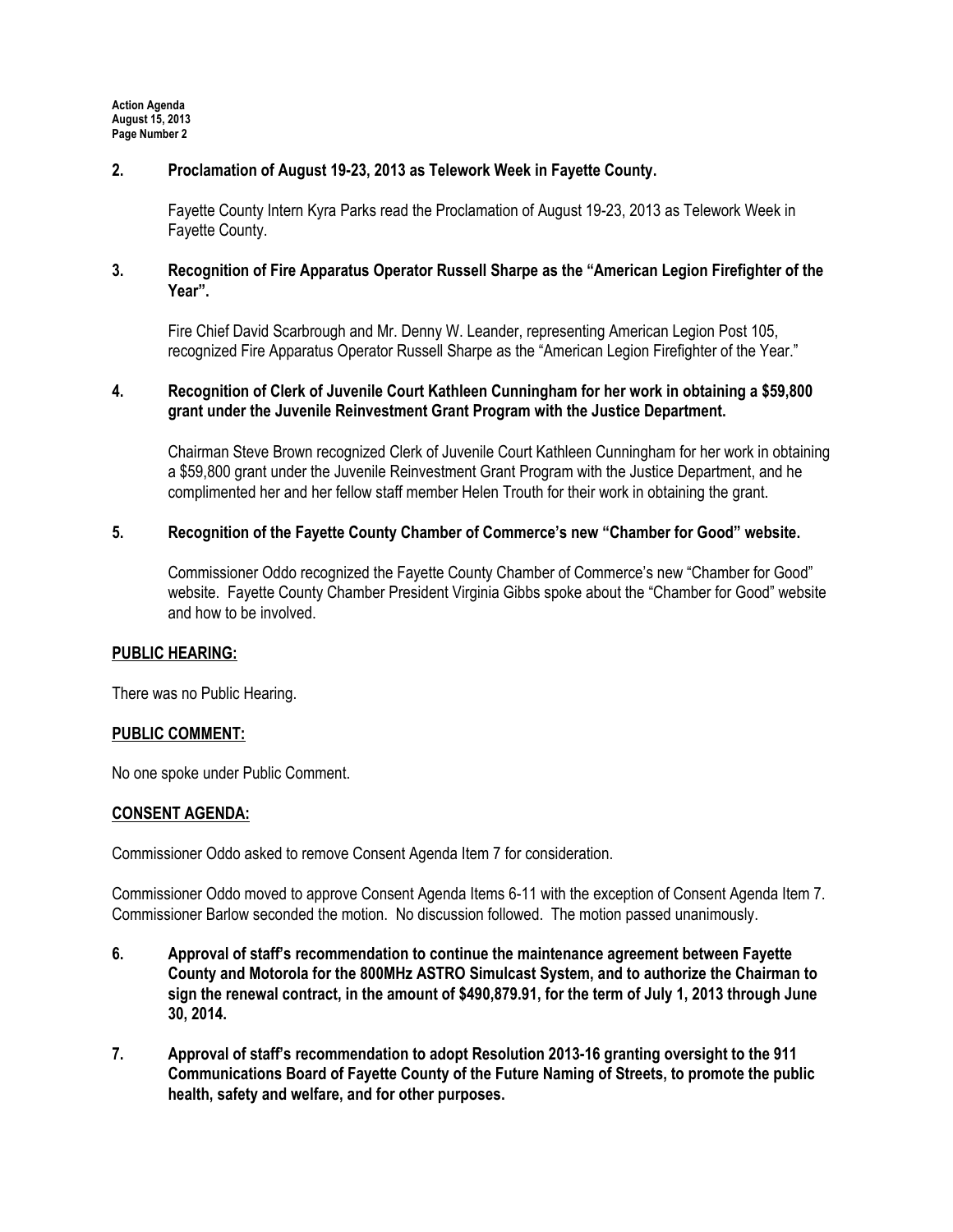Commissioner McCarty moved to approve staff's recommendation to adopt Resolution 2013-16 granting oversight to the 911 Communications Board of Fayette County for the Future Naming of Streets, to promote the public health, safety and welfare, and for other purposes. Commissioner Ognio seconded the motion. The motion passed unanimously.

- 8. Approval of staff's request for the Board to declare six workstations as unserviceable, to authorize staff to sell the workstations either to the highest bidder or by utilizing the GovDeals website, and to return proceeds from the sales to 911's fund balance.
- 9. Approval of the Sheriff's request to authorize the Chairman to sign the Statewide Electronic Secondary Metals Recycler Database Agreement as required by the Georgia Sheriff's Association.
- 10. Approval of the disposition of tax refunds as recommended by the Tax Assessor's Office.
- 11. Approval of the August 7, 2013 Board of Commissioners Emergency Special Called Meeting Minutes.

### OLD BUSINESS:

12. Discussion of proposed amendments to the Fayette County Code of Ordinances, Chapter 20. Zoning Ordinance, Article IX Zoning Board of Appeals regarding illegal lots.

The Board consented to authorize staff to forward the proposed amendments to the Fayette County Code of Ordinances, Chapter 20. Zoning Ordinance, Article IX Zoning Board of Appeals regarding illegal lots to public hearing.

#### NEW BUSINESS:

13. Consideration of a recommendation from Chairman Brown and Commissioner Ognio to appoint Mr. Todd Strickland to the Fayette County Development Authority, to fill State Court Judge Jason Thompson's unexpired term, and for said appointment to expire on April 9, 2014.

Commissioner Ognio moved to appoint Mr. Todd Strickland to the Fayette County Development Authority. Commissioner McCarty seconded the motion. No discussion followed. The motion passed unanimously.

### 14. Intern Project: An Unified Approach to Motorized Cart Ordinances.

County Intern Jason Girolami gave a presentation on "An Unified Approach to Motorized Cart Ordinances".

Mr. David Kozusko, Ms. Lara Dial, Mr. Bob Carty; Mr. Scott Fabricius, Ms. Deanna Nelson and Mr. Sam Sweat commented on this topic.

The Board unanimously consented to direct Interim County Attorney Dennis Davenport to return to the Board with a review on mimicking the age limitations from Peachtree City for Fayette County, to look at registration of carts, to review offering of decal identifications with the registration, and that the County begins the process of talking to the other jurisdictions upon creating a reciprocal agreement that each jurisdiction recognizes the other jurisdictions' registrations.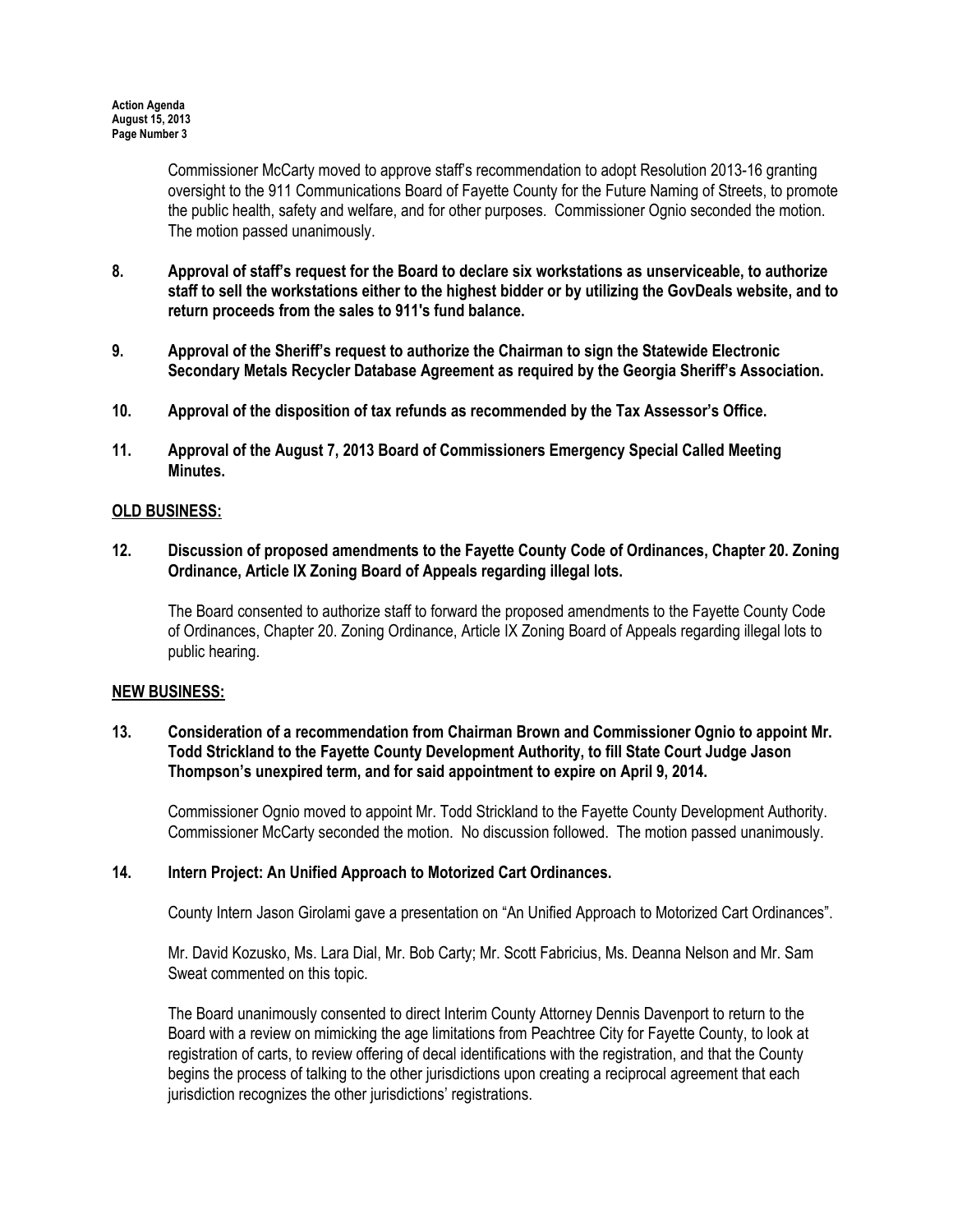### 15. Intern Project: Rural Resident Outreach.

County Intern Kyra Parks provided the Board on an update on Rural Resident Outreach. Discussion followed. The Board took no action on this item.

# 16. Consideration of staff's recommendation to adopt Resolution 2013-17 calling a referendum to seek authorization to permit and regulate Sunday Sales of Distilled Spirits or Alcoholic Beverages for Beverage Purposes by the drink; to promote the public health, safety and welfare, and for other purposes.

Commissioner Ognio moved to approve staff's recommendation to adopt Resolution 2013-17 calling a referendum to seek authorization to permit and regulate Sunday Sales of Distilled Spirits or Alcoholic Beverages for Beverage Purposes by the drink; to promote the public health, safety and welfare, and for other purposes. Commissioner Oddo seconded the motion. No discussion followed. The motion passed unanimously.

# 17. Consideration of Commissioner McCarty's request for an ordinance modification allowing for up to one dozen (12) female chickens in all zoning districts except in those neighborhood associations that do not allow chickens.

The Board consented to create a committee on this topic, for Commissioner McCarty to serve as chairman of the committee, to look at possible options and to present some options to the Board. Discussion followed on associated issues the committee could review.

# 18. Approval of the July 15, 2013 Board of Commissioners Meeting Minutes. Commissioner Ognio was not present for this meeting.

Commissioner McCarty moved to approve the July 15, 2013 Board of Commissioners Meeting Minutes. Commissioner Barlow seconded the motion. No discussion followed. The motion passed 4-0-1 with Commissioner Ognio abstaining from the vote.

# ADMINISTRATOR'S REPORTS:

There was no Administrator's Report given.

# ATTORNEY'S REPORTS:

Executive Session to Approve Executive Session Minutes: Interim County Attorney Dennis Davenport reported there was one item for Executive Session involving a review of Executive Session Minutes from June 27, 2013.

# COMMISSIONERS' REPORTS:

Commissioner Barlow: Commissioner Barlow commented that one of Fayette County's great leaders has come under attack, and said he was taken aback by the unsubstantiated allegations being made against Water System Director Tony Parrott. He said as one who has come under vicious attacks, he knows what it is like to stand firm in one's convictions when it would seem that everyone else is against you. He said God's Word reads to "Put on the whole armor of God that we may be able stand against the wiles of the devil". He said as a member of the Board of